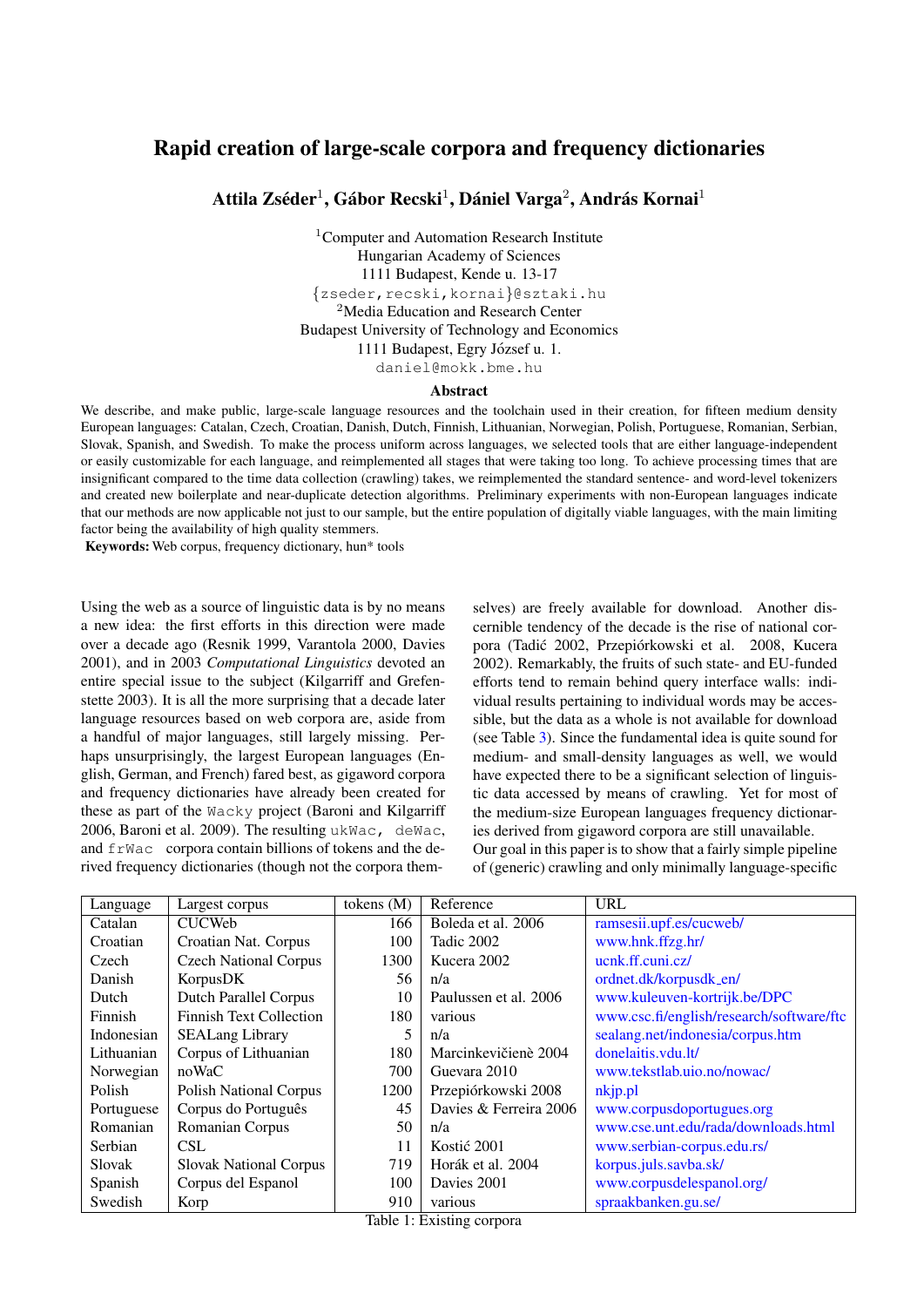data cleaning steps can produce useful basic language resources, in particular corpora and frequency dictionaries that are considerably larger than those currently available. Section [1.](#page-1-0) of this paper describes the crawling process used to obtain raw data and the open-source toolchain we used to process the crawl output. We use this method to create webcorpora for 15 languages, preferring those for which open-source lemmatizers were available, as these allow us to derive frequency dictionaries from the data. The new corpora are presented and compared to existing resources in section [2.](#page-1-1) All corpora and dictionaries are made available for download at [http://hlt.sztaki.hu/resources.](http://hlt.sztaki.hu/resources) Some implications of this work for digitally endangered languages are discussed in the concluding Section [3.](#page-2-1)

## <span id="page-1-0"></span>1. Collecting and processing the data

We acquire raw data for each language by crawling the relevant top-level internet domains (cf. Ta-ble [4\)](#page-2-2). Since the well-known Heritrix crawler (see [http://crawler.archive.org\)](http://crawler.archive.org) tends to slow down and even halt after several days of operation, which makes significant human supervision essential to its operation, we use the less well known but considerably faster and autonomous wire crawler (Castillo et al 2005). In all fairness, what makes heritrix slow is precisely its excellence in the task it was designed for, building complete snapshots, and what makes wire fast is the radical pruning of sites (e.g. that no timed-out site is tried a second time), a strategy only made possible by the fact that all we need are large samples, completeness is not a goal. In our experience, wire will easily sustain 10-20 GB/day throughputs, while heritrix will slow down by an order of magnitude after the first day.

| Stage               | %     | Av(GB) | Stdev (GB) |
|---------------------|-------|--------|------------|
| Crawl               |       | 97.4   | 46.4       |
| HTML, boilerplate   | 100.0 | 14.2   | 5.1        |
| Sentence filtering  | 67.9  | 9.7    | 4.0        |
| Language detection  | 44.8  | 6.4    | 3.2        |
| Duplicate filtering | 43.5  | 6.2    | 3.0        |
| Near-duplicate filt | 37.4  | 5.3    | 2.4        |

<span id="page-1-2"></span>Table 2: Average data sizes at major stages of the pipeline

The pipeline used in creating the *\*Wac* corpora is described in detail in the papers of Baroni and his co-workers cited above, but only a few components of the toolchain are publicly accessible. Therefore, we created our own tools (Halácsy et al. 2008), and made sure their runtime is negligible compared to the time it takes to crawl. By now, our tools are capable of processing a week's worth of crawl data in a matter of hours, while the filtering process used in the Wacky project is reported to have taken several days for each language. All components of our toolchain are open source (LGPL) and the packaged pipeline is freely downloadable at [https://github.com/zseder/webcorpus.](https://github.com/zseder/webcorpus)

The pipeline takes as its input raw HTML documents. The first steps involve stripping all HTML data from documents except the paragraph delimiter  $\langle p \rangle$  and **discarding** 'boilerplate' sections (recurring and linguistically irrelevant sections of webpages, such as menus or copyright notices) by identifying paragraphs that occur with greater frequency than a given limit  $k$  (currently set at 20) and removing all but the first  $k$  instances. Since these steps compress the data seen by later stages of the pipeline drastically (to about 1/7th of the original crawl size), in Table [2](#page-1-2) we take the output of these as 100%.

Next we perform whitespace normalization and resolution of HTML character references, e.g. converting  $& # \times a \cdot 3$  to *£*) before proceeding to **sentence tokenization**. In order to split our data into sentences efficiently we reimplemented in flex the standard sentence-level tokenizer due to Philipp Koehn. In an attempt to improve the quality of our data we discard all sentences which do not end with one of the punctuation marks .,:?! and all documents which do not contain at least three sentences. These steps again reduce data size by about 30%.

The next major step of cleaning our corpora was to pass them through the hunspell spellchecker (Németh et al. 2004) and discard documents for which the ratio of unrecognized words was above some threshold (set at 60% based on our earlier work on Hungarian). This step not only improves the overall quality of documents in a corpus of a given language but is also a means of language-detection: documents written in a language other than that of the corpus are also discarded at this point. Since no hunspell dictionary is available for the Finnish language, we used Gertjan van Noord's n-gram language classifier textcat (see [http://www.let.rug.nl/](http://www.let.rug.nl/~vannoord/TextCat)∼vannoord/TextCat) to detect Finnish data in our crawl of the . fi domain.

Next we detect duplicate webpages using hash-based comparison and keep only the first occurrence of each document. In order to detect near-duplicate documents as well, we use the shash C implementation of the similarity hash method (see [https://github.com/vilda/shash,](https://github.com/vilda/shash) Charikar 2002, Manku et al. 2007). On the average, only about 5-6% of the original crawl remains.

#### <span id="page-1-1"></span>2. Corpora and frequency dictionaries

Using the pipeline described above we created corpora for 15 European languages: Catalan, Croatian, Czech, Danish, Dutch, Finnish, Lithuanian, Norwegian, Polish, Portuguese, Romanian, Serbian, Slovak, Spanish and Swedish. As an experiment with crawling a remote section of the web, we also created resources for Bahasa Indonesia. Since the results seem reasonable, we we are making these available as well – we return to this matter in the concluding Section [3.](#page-2-1)

For these languages, Table 1 shows the size of the largest existing corpora that we know of. Table [3](#page-2-0) shows the availability of these resources. For several languages the largest searchable corpora contain hundreds of millions of tokens. However, none of these are freely available for download. Our toolchain produced corpora with sizes in the hundred millions, see Table [4.](#page-2-2)

The next step involved counting the number of occurrences of each token and thus creating a frequency dictionary of all word forms of a language that are present in the data gathered. Since it is the frequency of a lemma, rather than an individual word form, that is relevant for most purposes, we passed each dictionary through hunspell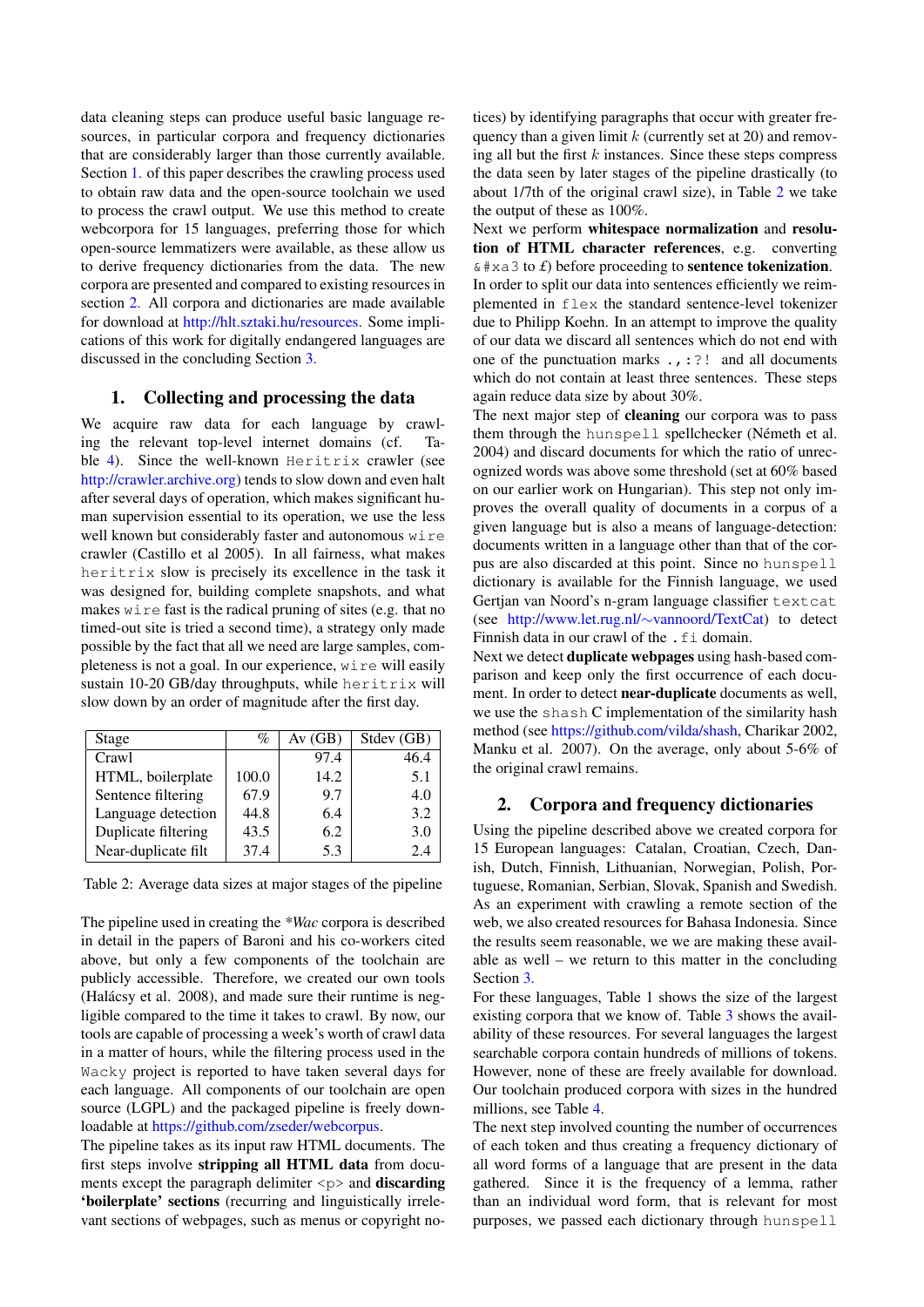| corpus                         | download | search |  |
|--------------------------------|----------|--------|--|
| <b>CUCWeb</b>                  | no       | yes    |  |
| <b>Czech National Corpus</b>   | no       | yes    |  |
| Croatian National Corpus       | no       | yes    |  |
| KorpusDK                       | no       | yes    |  |
| <b>Dutch Parallel Corpus</b>   | no       | no     |  |
| <b>Finnish Text Collection</b> | some     | yes    |  |
| <b>SEALang Library</b>         | no       | yes    |  |
| Corpus of Lithuanian           | no       | yes    |  |
| noWaC                          | no       | yes    |  |
| <b>Polish National Corpus</b>  | no       | yes    |  |
| Corpus do Português            | no       | yes    |  |
| Romanian Corpus                | no       | no     |  |
| CSL                            | no       | no     |  |
| <b>Slovak National Corpus</b>  | no       | yes    |  |
| Corpus del Español             | no       | yes    |  |
| Korp                           | some     | yes    |  |

<span id="page-2-0"></span>Table 3: Access to preexisting corpora

| Language       | domain | tok  | lem | unk | ratio |
|----------------|--------|------|-----|-----|-------|
| Catalan        | cat    | 658  | 64  | 215 | 32.8  |
| Czech          | CZ     | 295  | 179 | 75  | 25.4  |
| Croatian       | hr     | 1491 | 202 | 538 | 36.1  |
| Danish         | dk     | 492  | 144 | 148 | 30.1  |
| Dutch          | nl     | 1989 | 104 | 634 | 31.9  |
| Finnish        | fi     | 395  | 107 | 153 | 38.7  |
| Indonesian     | id     | 310  | 20  | 119 | 38.3  |
| Lithuanian     | lt     | 1405 | 59  | 600 | 42.7  |
| No (Bokmål)    | no     | 1620 | 720 | 520 | 32.1  |
| No (Nynorsk)   | no     | 26   | 106 | 6.7 | 25.6  |
| Polish         | рl     | 274  | 986 | 104 | 37.8  |
| Portuguese     | pt     | 963  | 32  | 302 | 31.4  |
| Romanian       | ro     | 1067 | 75  | 437 | 40.8  |
| Serbo-Croatian | rs+hr  | 2337 | 340 | 298 | 35.3  |
| Serbian        | rs     | 845  | 201 | 836 | 35.8  |
| Slovak         | sk     | 862  | 148 | 315 | 36.5  |
| Spanish        | es     | 1397 | 53  | 433 | 31.0  |
| Swedish        | se     | 893  | 344 | 280 | 31.4  |

<span id="page-2-2"></span>Table 4: Main parameters of the newly created corpora: (unknown) tokens in millions, lemmas in thousands, ratio of unknown tokens to total in %.

for lemmatization. For each language hunspell failed to recognize some fraction of all word forms, partly due to noise in our data and partly to the incompleteness of individual hunspell dictionaries. It is difficult to estimate the relative weight of these two factors, but the proportion of such word forms, listed in Table [4,](#page-2-2) is more indicative of the coverage of the stemmer than of the quality of the filtered corpus. In the case of Finnish (for which no hunspell dictionary is available) we used the opensource FST-based morphological analyzer omorfi (see [http://gna.org/projects/omorfi\)](http://gna.org/projects/omorfi/).

In average, hunspell found some 11% percent of all word forms ambiguous and returned multiple stems. The frequency dictionaries we created contain two figures for each stem: one was obtained by choosing the shortest possible stem for each ambiguous form, while the other is the result of summing the frequencies of all tokens for which the given stem was among the options returned by hunspell. Both the frequency dictionaries and the tokenized corpora are available for download at [http://hlt.sztaki.hu/resources.](http://hlt.sztaki.hu/resources)

### 3. Further directions

<span id="page-2-1"></span>Thousands of languages are 'modern' in the technical sense of currently being used for day to day communication, but less than half of these have significant literacy, and even the existence of a broad indigenous literary tradition is no guarantee of a standardized orthography. Yet it is virtually impossible to create a significant digital community without common spelling, and entirely impossible to create a communal knowledge repository such as a wikipedia without a vibrant digital community. By this simple criterion, well over 95% of modern languages are digitally endangered, and it is highly unlikely that more than two hundred languages will ever make the transition to the web. In fact, even languages with significant and growing wikipedias, such as Basque (over 120k articles), Irish (14k articles), or Karakalpak (.5k articles), may end up being monuments of digitally moribund languages, as long as they are maintained by small bands of enthusiasts but have practically no other machine readable material.

The standard criterion for the viability of a language (Krauss 2007) is to consider whether children will be speaking it a hundred years hence. If we convert this criterion to the digital age, and admit quite frankly that we have no easy way of predicting usage trends in social media for ten, let alone a hundred years, we are left with a more operational, but rather stark, definition: a language can transition to the digital age only to the extent it produces *new, publicly available* digital material. In this regard, the national corpora-building efforts that neither preserve nor produce publicly available resources (see Table [3\)](#page-2-0) are missing the mark. A lively virtual community of just a few thousand people, each writing just a few hundred words per day, will easily create a quarter billion words in a year, and a gigaword corpus in 3-4 years. Being in use in a wide variety of settings is already an established (pre-digital) criterion of viability (Dorian 1980), and there can be little doubt that a digitally viable language must also boast of several virtual communities engaged in different activities.

The larger aim of our work is to pave the way for creating gigaword corpora not just for a sample, but the entire *population* of digitally viable languages. For most of the languages discussed here, this task is now trivial, and the only limiting factor is the public availability of high quality lemmatizers. The case of Serbo-Croatian (SRC) is rather telling: we could *collect* a good amount of Serbian (Cyrillic SRC) but we can *process* only Croatian (Latin SRC) for want of a Serbian lemmatizer. Another telling example is Nynorsk, which has produced a corpus of only a few megabytes, only  $2-3\%$  of the Bokmål corpus, in spite of the fact that the Nynorsk wikipedia (80k articles) is almost a quarter of the Bokmål (330k articles). The conclusion seems inevitable: Nynorsk will join Classical Chinese, Latin, and Sanskrit as a culture-bearing resource that is restricted to enthusiasts much like Klingon or Volapük, but without truly making the transition to the digital age. In